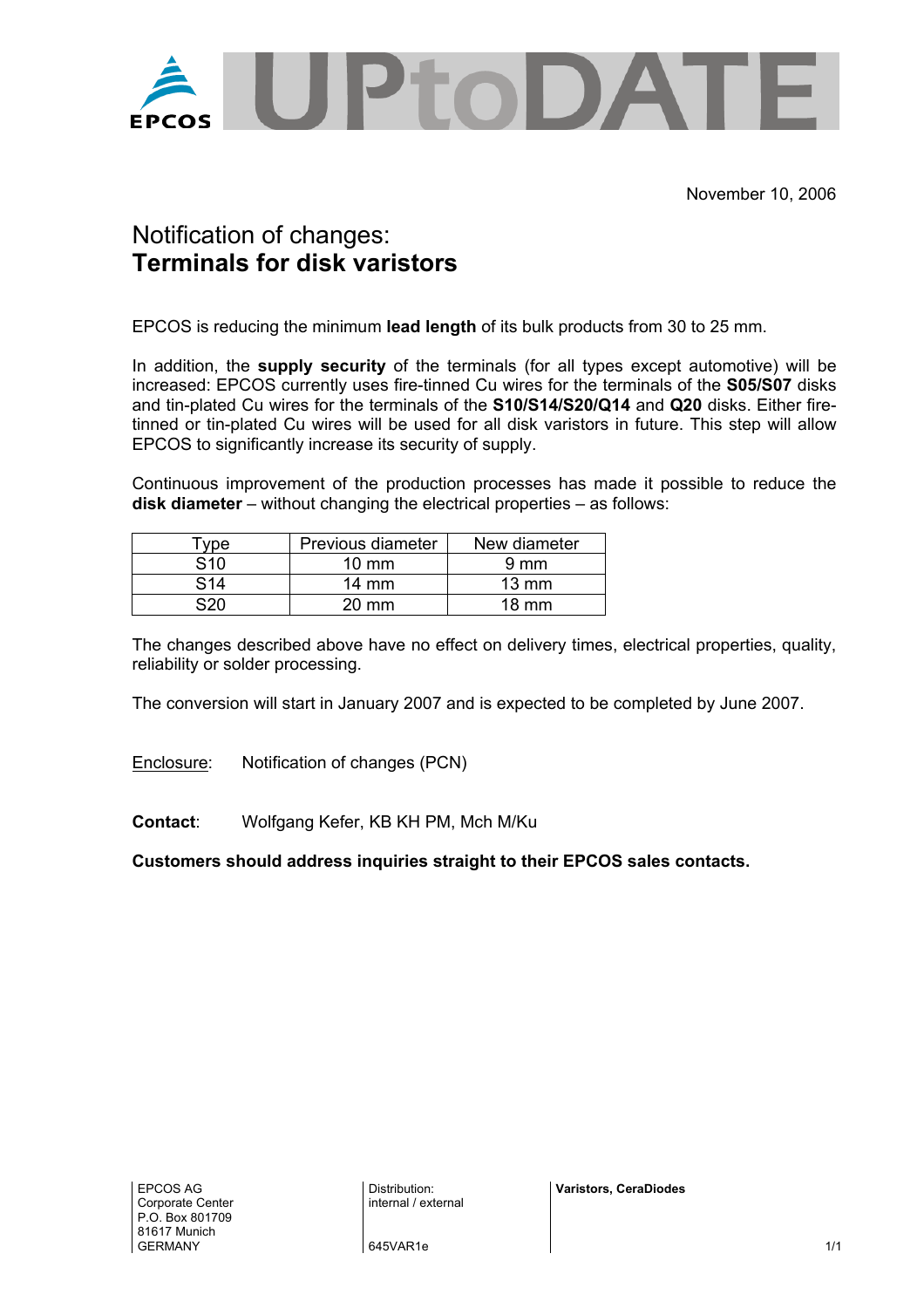

## **Product / Process Change Notification Produkt-/ Prozess-Änderungsmitteilung**

| 1. ID No. / ID-Nr.: KB 07/01                                                                                                                                                                                                                                                                                                                                                                                                                    |                                                                                                                                                          | 2. Date of announcement / Datum der Ankündigung: Nov 10, 2006 |                                                                                   |                                                                              |  |
|-------------------------------------------------------------------------------------------------------------------------------------------------------------------------------------------------------------------------------------------------------------------------------------------------------------------------------------------------------------------------------------------------------------------------------------------------|----------------------------------------------------------------------------------------------------------------------------------------------------------|---------------------------------------------------------------|-----------------------------------------------------------------------------------|------------------------------------------------------------------------------|--|
| 3. Type /<br>Produktgruppe:<br>Disk varistors/<br>Scheibenvaristoren<br>S05*,<br>S07*,<br>S10*,<br>S14*,<br>S20*,<br>$Q14*$<br>Q20*                                                                                                                                                                                                                                                                                                             | Alte Bestell-Nr.:<br>B72205*<br>B72207*<br>B72210*<br>B72214*<br>B72220*                                                                                 | Old ordering code /                                           | New ordering code /<br><b>Neue Bestell-Nr.:</b><br>No change /<br>keine Änderung  | Customer part number /<br>Kundensachnummer:<br>No change /<br>keine Änderung |  |
| 4. Description of change / Beschreibung der Änderung:                                                                                                                                                                                                                                                                                                                                                                                           |                                                                                                                                                          |                                                               |                                                                                   |                                                                              |  |
| 1. Reduction of lead length I:<br>The minimum length of the contact wires for bulk disk varistors has been reduced from I=30 to I=25 mm.<br>2. Diversification of Cu wire for disk varistors (>= 50 V, not for automotive types):<br>We currently use fire-tinned Cu wire for S05/S07 disks and tin-plated Cu wire for S10/S14/S20/Q14<br>and Q20 disks. In future, we will use either fire-tinned or tin-plated Cu wire for all disks. /       |                                                                                                                                                          |                                                               |                                                                                   |                                                                              |  |
| 1. Reduzierung der Drahtanschlüsse I:<br>Drahtanschlüsse für Schüttgut werden von I = 30 mm auf eine minimale Länge von I = 25mm verkürzt.                                                                                                                                                                                                                                                                                                      |                                                                                                                                                          |                                                               |                                                                                   |                                                                              |  |
| 2. Erweiterung des Spektrums an Kupferdrähten für Scheibenvaristoren (>= 50 V, nicht für Automotive-<br>Typen):<br>Derzeit verwenden wir für die Anschlussdrähte der Scheiben S05/S07 feuerverzinnte Cu-Drähte und für<br>die Anschlussdrähte der Scheiben S10/S14/S20/Q14 und Q20 galvanisch verzinnte Cu-Drähte. Künftig<br>werden wir bei allen Scheibenvaristoren entweder feuerverzinnte oder galvanisch verzinnte Cu-Drähte<br>einsetzen. |                                                                                                                                                          |                                                               |                                                                                   |                                                                              |  |
| 5. Effect on the product or for customers (quality, specification, lead time) /<br>Auswirkung auf das Produkt oder für den Kunden (Qualität, Spezifikation, Lieferzeiten):                                                                                                                                                                                                                                                                      |                                                                                                                                                          |                                                               |                                                                                   |                                                                              |  |
| The change has no impact on form, fit, function, quality, reliability, manufacturability or lead time.<br>No change in solderability. /                                                                                                                                                                                                                                                                                                         |                                                                                                                                                          |                                                               |                                                                                   |                                                                              |  |
| Die Änderung hat keinen Einfluss auf Form, Funktion, Qualität, Zuverlässigkeit, Fertigbarkeit, Lieferzeit<br>oder Lötbarkeit.                                                                                                                                                                                                                                                                                                                   |                                                                                                                                                          |                                                               |                                                                                   |                                                                              |  |
| 6. Quality assurance measures / Maßnahmen zur Qualitätssicherung:                                                                                                                                                                                                                                                                                                                                                                               |                                                                                                                                                          |                                                               |                                                                                   |                                                                              |  |
| The production plant in Zhuhai, China, is certified to ISO/TS 16949.<br>Production release in conformance with ISO/TS 16949./                                                                                                                                                                                                                                                                                                                   |                                                                                                                                                          |                                                               |                                                                                   |                                                                              |  |
| Das Werk in Zhuhai/China ist nach ISO/TS 16949 zertifiziert.<br>Produktionsfreigabe nach ISO/TS 16949.                                                                                                                                                                                                                                                                                                                                          |                                                                                                                                                          |                                                               |                                                                                   |                                                                              |  |
|                                                                                                                                                                                                                                                                                                                                                                                                                                                 |                                                                                                                                                          |                                                               | 7. Scheduled date of introduction / Geplante Einführung: January 2007 - June 2007 |                                                                              |  |
| 8. Customer feedback / Rückmeldung vom Kunden:<br>If EPCOS does not receive notification to the contrary within a period of 10 weeks, EPCOS assumes that<br>the customer agrees to the change. For an interim period we cannot rule out that old as well as new<br>products will be shipped.<br>Falls EPCOS innerhalb von 10 Wochen keine gegenteilige Mitteilung erhält, geht EPCOS davon aus, dass                                            |                                                                                                                                                          |                                                               |                                                                                   |                                                                              |  |
|                                                                                                                                                                                                                                                                                                                                                                                                                                                 | die geplante Änderung vom Kunden akzeptiert ist. Innerhalb einer Übergangszeit kann es vorkommen,<br>dass sowohl alte wie auch neue Ware geliefert wird. |                                                               |                                                                                   |                                                                              |  |